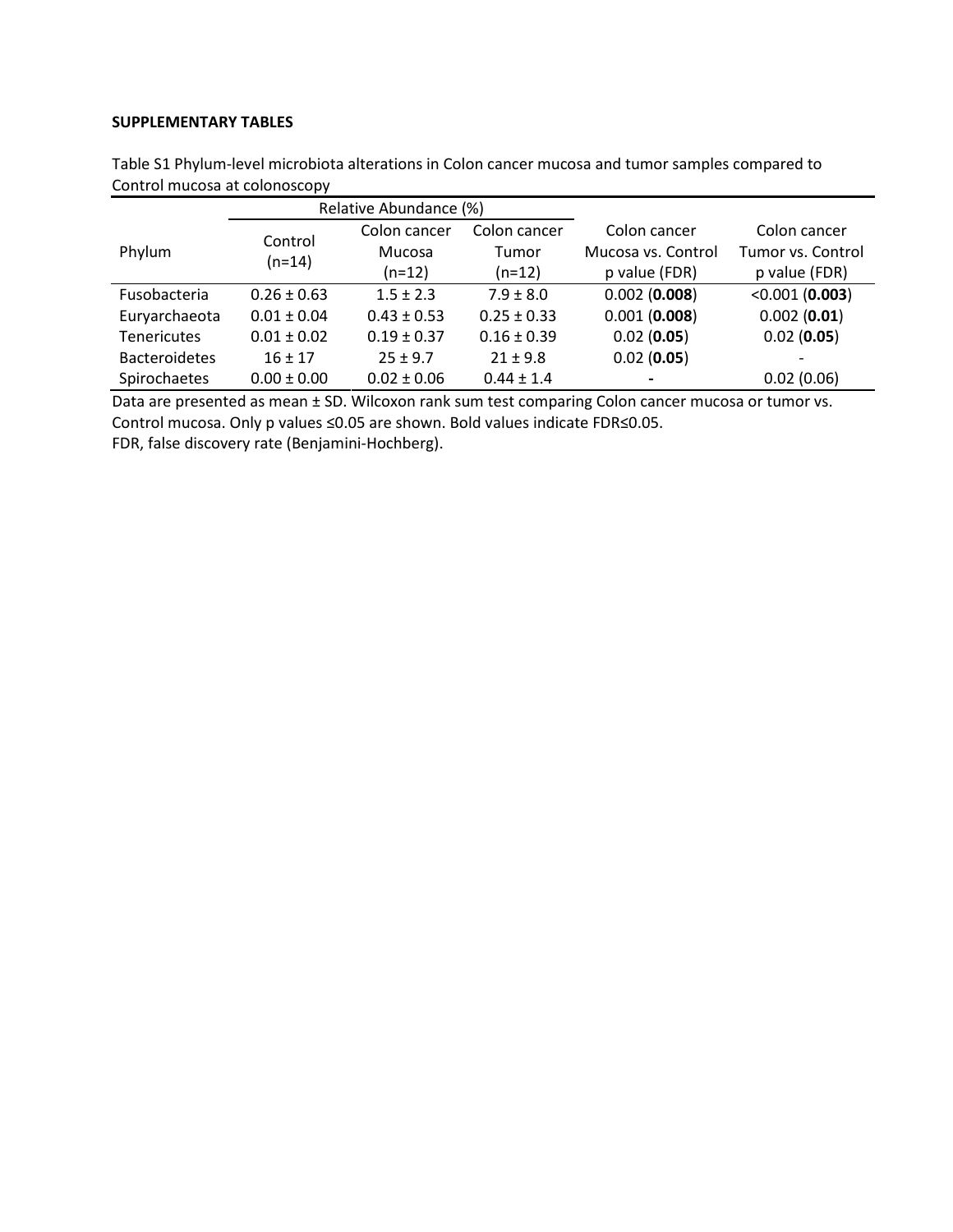|                         | Relative Abundance (%) |                    |               |
|-------------------------|------------------------|--------------------|---------------|
|                         | <b>Control Fecal</b>   | Colon cancer Fecal | p value (FDR) |
| Taxon                   | $(n=21)$               | $(n=14)$           |               |
| Phylum                  |                        |                    |               |
| <b>Tenericutes</b>      | $0.26 \pm 0.66$        | $0.13 \pm 0.47$    | 0.003(0.03)   |
| Genus                   |                        |                    |               |
| Clostridiaceae spp.     | $1.8 \pm 2.6$          | $2.8 \pm 3.4$      | <0.001(0.008) |
| Dorea                   | $0.91 \pm 0.57$        | $1.4 \pm 0.76$     | < 0.001(0.01) |
| Roseburia               | $1.2 \pm 1.3$          | $0.35 \pm 0.37$    | 0.001(0.03)   |
| Peptostreptococcus      | $0.00 \pm 0.00$        | $0.33 \pm 0.51$    | 0.002(0.03)   |
| Dialister               | $0.68 \pm 1.1$         | $1.9 \pm 3.5$      | 0.01(0.1)     |
| [Mogibacteriaceae] spp. | $0.17 \pm 0.09$        | $0.26 \pm 0.13$    | 0.03(0.3)     |
| Parvimonas              | $0.00 \pm 0.00$        | $0.54 \pm 1.1$     | 0.03(0.3)     |
| Bulleidia               | $0.01 \pm 0.01$        | $0.15 \pm 0.19$    | 0.05(0.3)     |
| RF39 spp.               | $0.08 \pm 0.38$        | $0.44 \pm 0.77$    | 0.05(0.3)     |

Table S2 Microbiota alterations in Colon cancer compared to Control fecal samples at colonoscopy

Data are presented as mean ± SD. Wilcoxon rank sum test comparing Colon cancer fecal samples (prior to probiotic intervention) vs. Control fecal samples. Only p values ≤0.05 are shown. Bold values indicate FDR≤0.05.

FDR, false discovery rate (Benjamini-Hochberg).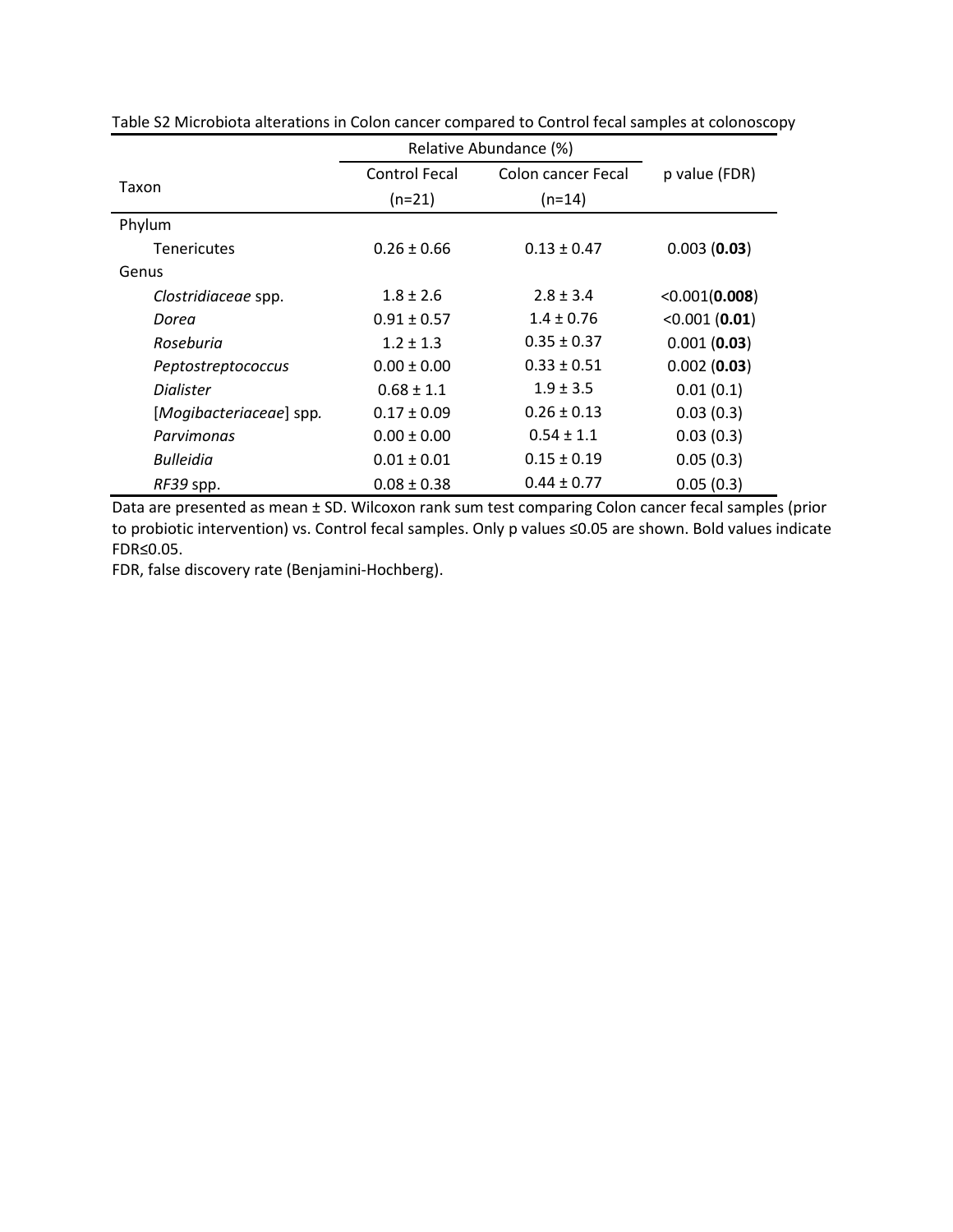|                            | Relative Abundance (%)               |                                  |               |
|----------------------------|--------------------------------------|----------------------------------|---------------|
| Genus                      | <b>Tumor Colonoscopy</b><br>$n = 12$ | <b>Tumor Surgery</b><br>$n = 12$ | p value (FDR) |
| Peptostreptococcaceae spp. | $0.02 \pm 0.03$                      | $0.22 \pm 0.30$                  | 0.01(0.3)     |
| <b>Marinomonas</b>         | $0.40 \pm 0.52$                      | $0.03 \pm 0.09$                  | 0.01(0.3)     |
| <b>Turicibacter</b>        | $0.01 \pm 0.02$                      | $0.32 \pm 0.47$                  | 0.02(0.3)     |
| Veillonella                | $1.8 \pm 5.7$                        | $0.46 \pm 1.4$                   | 0.02(0.3)     |
| Sutterella                 | $0.50 \pm 0.47$                      | $1.3 \pm 1.3$                    | 0.02(0.3)     |
| Unclassified Vibrionaceae  | $0.34 \pm 0.41$                      | $0.02 \pm 0.06$                  | 0.05(0.5)     |

Table S3 Microbiota alterations in tumor samples at colonoscopy compared to surgery for Colon cancer patients

Data are presented as mean ± SD. Wilcoxon rank sum test comparing Colon cancer tumor samples at colonoscopy vs. surgery. Only p values ≤0.05 are shown.

FDR, false discovery rate (Benjamini-Hochberg).